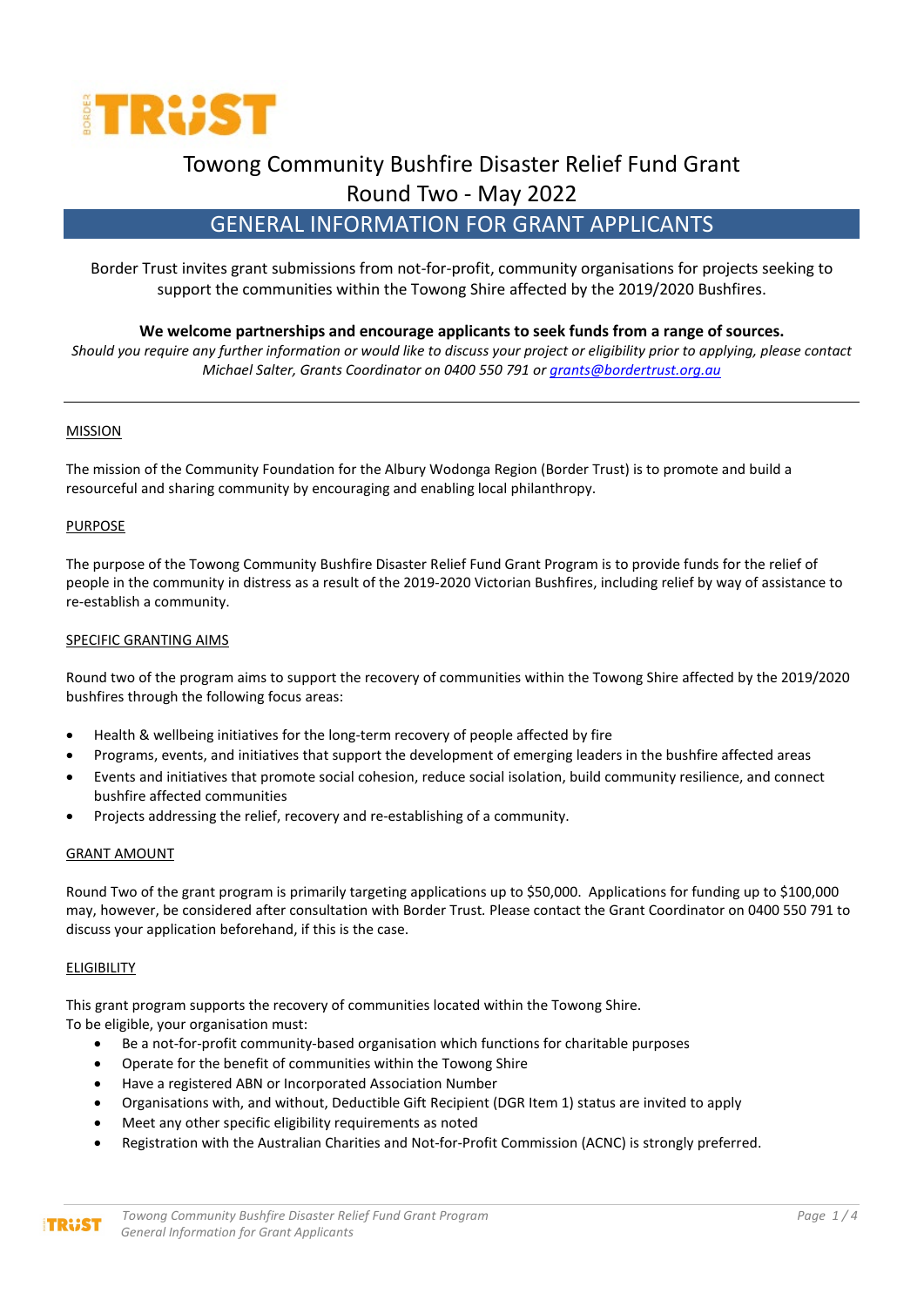- Grant round opens May 2, 2022 and close 5pm July 1, 2022
- Applicants will be notified of the outcome of their application in mid-August 2022 for projects commencing from September 1, 2022 (Agreement commencement date)
- Projects are funded for a one-year time frame unless otherwise agreed with Border Trust.

#### Applications

## **ALL applications are to be submitted electronically**

- Online application form is available on the Border Trust website at <https://www.bordertrust.org.au/granting/towong-community-bushfire-relief-fund/>
- All questions listed on the Application must be completed
- We recommend preparing your questions in a word document ready to cut and paste into the online application platform (all questions are listed on page 4)
- The online application platform enables you to save your content as you move through the document. Note: notifications to your email address from the online platform may automatically go to your junk mail folder. If you have difficulty saving or submitting your online application, check your junk mail folder for instructions from the platform
- The declaration must be acknowledged by the head of the Organization, being Chief Executive Officer, or equivalent representative.

## What We Are Most Likely to Fund

- Activity which has ongoing benefit to the communities affected by the 2019/2020 bushfires as per the Specific Granting Aims as outlined above
- Initiatives that have demonstrated community support
- Projects which encourage partnerships
- Innovative & inclusive undertakings
- Projects which are in keeping with the mission and aims of Border Trust and those of our granting partners
- Please note**:** The encouragement or advancement of sport, recreation and social activities is not considered a charitable activity by the Australian Taxation Office. Applications from sporting organisations therefore need to clearly demonstrate a benefit to the wider community and should indicate which other local organisations are involved.

## What we are less likely to fund

- Capital works
- Ongoing salaries
- Projects in successive years where progress and/or stages of development are not fully explained.

## What We Do Not Fund

**TRUST** 

- Recreational or commercial sporting activities
- Projects for private benefit or individuals
- Activities or events that have commenced or already taken place.

## If Successful, your Organisation will be required to

- Meet the terms and conditions under the Grant Agreement
- Acknowledge the support from Border Trust and grant partner/s in all printed material and publicity regarding the funded project, and
- Provide progress reports and a satisfactory acquittal as outlined in Grant Agreement.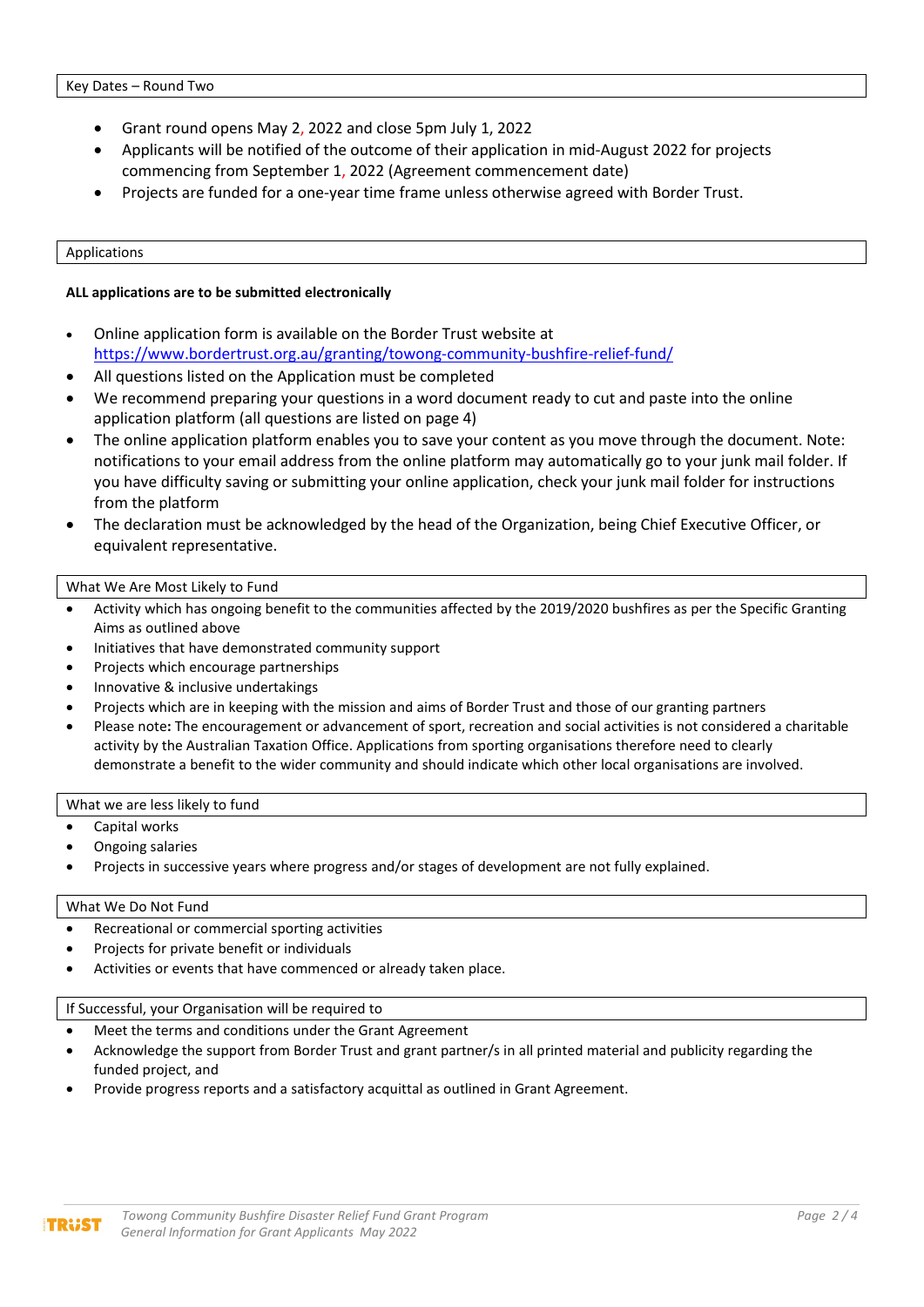- Be available for media and website purposes as requested by Border Trust and grant partners
- Attend the Big Give Border Trusts annual grant recipient event in May 2023<br>Promote and support Border Trust where possible & stay connected with our
- Promote and support Border Trust where possible & stay connected with our activities.

#### How your application will be considered

- Receipt of your application will be acknowledged via email within 7 days of closing date
- The Grant Committee will be made up of members of Border Trust and community representatives. They will meet to consider all applications and will provide advice to Border Trust's Board. Border Trust will make all decisions concerning grants
- In order to give organisations as much opportunity as possible to be successful, you may be contacted for further information prior to Committee meeting
- *Please note* that it is not considered appropriate to lobby members of Border Trust or the Grant Committees or Partners personally in relation to your application.

Border Trust may unfortunately not be in a position to fund every application it receives. It is important to state that an unsuccessful application does not reflect the value of the project, and that many very worthwhile projects may not receive funding. Border Trust will be pleased to discuss other options that may be available to you in this regard.

#### How we will let you know the outcome

All applicants will be notified via email of the outcome of their application.

## If your application is successful

- You will be required to enter into a Grant Agreement with Border Trust outlining the terms and conditions for use of the Grant
- The Grant must be used within twelve months of the date of acceptance. An extension may be granted in exceptional circumstances
- Agreement Commencement Date: Date of Signing
- Agreement End Date: 12 months from that date
- You will be requested to provide a short mid-term report on the progress of your project and accommodate a visit from a Border Trust representative during the course of the Grant Agreement
- You will be required to acquit your project in accordance with the Grant Agreement within two months of agreement end date
- You will be requested to acknowledge the support of Border Trust and Grant Partners in all printed material and publicity
- You will be requested to be available for Border Trust media purposes
- You will be requested to promote and support Border Trust where possible & stay connected with our activities
- You will be listed and showcased on the Border Trust website
- You will be invited to attend "The Big GIVE", Border Trust's Annual Showcase & Grant Presentation event, held annually in May.



## **Your 100% local Community Foundation**